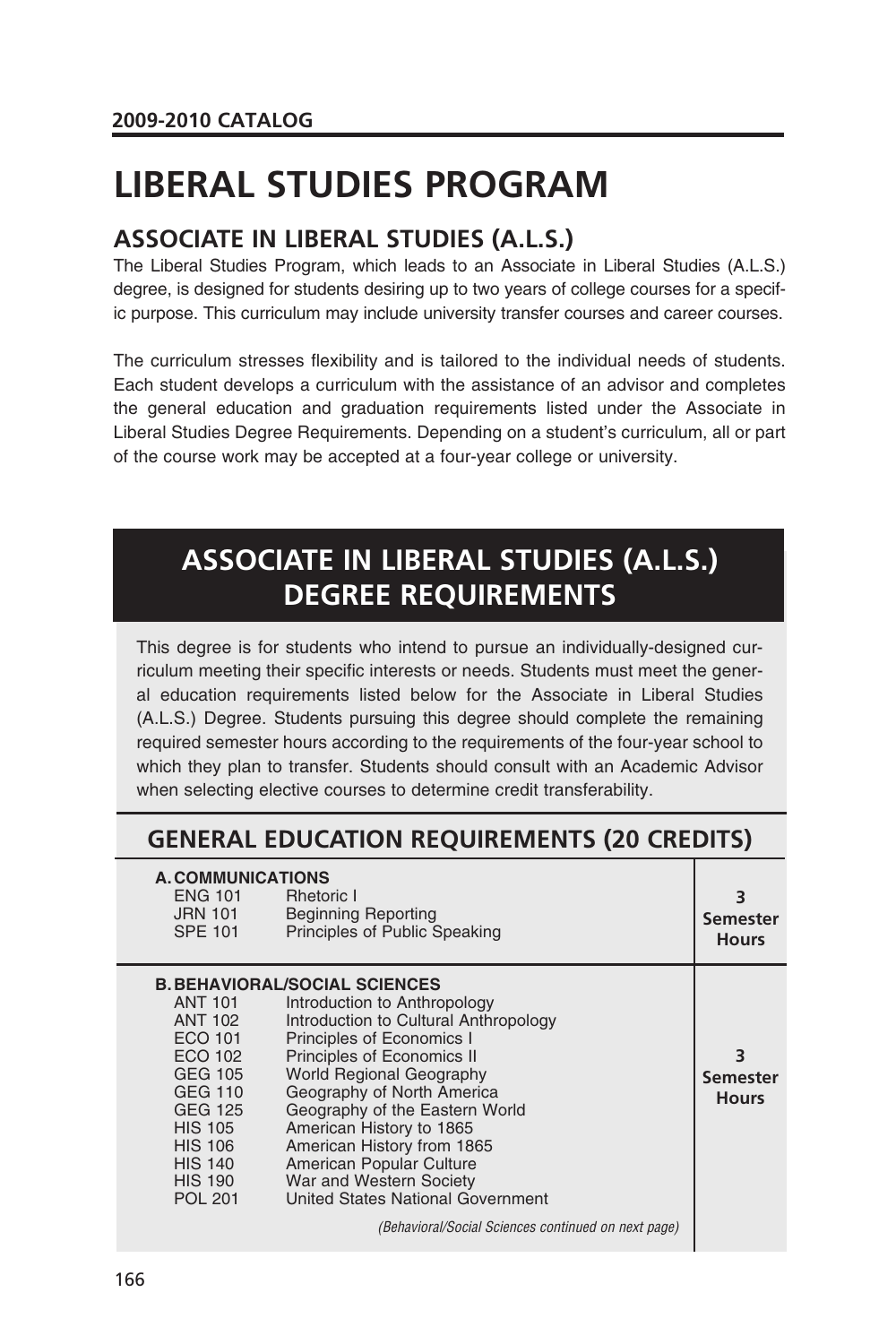#### **EDUCATIONAL PROGRAMS**

|                                                                                                                                                                                                                                                                                                                                                                                                                                                                                                                                                                     | ASSOCIATE IN LIBERAL STUDIES (A.L.S.) DEGREE REQUIREMENTS (CONTINUED)                                                                                                                                                                                                                                                                                                                                                                                                                                                                                                                                                                                                                                                                                                                                                                                                                                                                                                                                                                                                   |                                      |
|---------------------------------------------------------------------------------------------------------------------------------------------------------------------------------------------------------------------------------------------------------------------------------------------------------------------------------------------------------------------------------------------------------------------------------------------------------------------------------------------------------------------------------------------------------------------|-------------------------------------------------------------------------------------------------------------------------------------------------------------------------------------------------------------------------------------------------------------------------------------------------------------------------------------------------------------------------------------------------------------------------------------------------------------------------------------------------------------------------------------------------------------------------------------------------------------------------------------------------------------------------------------------------------------------------------------------------------------------------------------------------------------------------------------------------------------------------------------------------------------------------------------------------------------------------------------------------------------------------------------------------------------------------|--------------------------------------|
| <i>(Science and Mathematics continued)</i><br><b>POL 202</b><br><b>PSY 101</b><br><b>PSY 201</b><br><b>PSY 202</b><br><b>PSY 210</b><br><b>PSY 211</b><br><b>PSY 215</b><br>SOC 100<br>SOC 101<br><b>SOC 102</b><br>SOC 201<br><b>SOC 220</b><br><b>SSC 101</b><br><b>SSC 102</b><br><b>SSC 103</b><br><b>SSC 140</b><br><b>SSC 180</b>                                                                                                                                                                                                                             | <b>State and Local Government</b><br>Introduction to Psychology<br>Social Psychology<br>Abnormal Psychology<br>Child Growth and Development<br>Adolescent Psychology<br>Life Span: A Survey of Human Development<br>Introduction to Sociology<br>The Family<br><b>Social Problems</b><br><b>Minority Group Relations</b><br>Introduction to Social Work<br>Social Science I<br>Social Science II<br>Successful Study<br>Women's Studies in Global Perspectives<br>Issues of Modern Existence in America                                                                                                                                                                                                                                                                                                                                                                                                                                                                                                                                                                 |                                      |
| <b>BIO 100</b><br><b>BIO 102</b><br><b>BIO 103</b><br><b>BIO 104</b><br><b>BIO 106</b><br><b>BIO 110</b><br><b>BIO 111</b><br><b>BIO 150</b><br><b>BIO 160</b><br><b>BIO 161</b><br><b>BIO 202</b><br><b>BIO 212</b><br><b>BIO 215</b><br><b>CHM 100</b><br><b>CHM 101</b><br><b>CHM 102</b><br><b>CHM 105</b><br><b>CHM 106</b><br>CHM 205<br><b>CHM 206</b><br><b>CPS 101</b><br><b>CPS 111</b><br><b>CPS 120</b><br><b>CPS 122</b><br><b>CPS 200</b><br><b>CPS 210</b><br><b>CPS 220</b><br><b>GEG 101</b><br><b>GEL 101</b><br><b>MAT 102</b><br><b>MAT 105</b> | <b>C.SCIENCE AND MATHEMATICS</b><br>Introducing Biology<br>Introduction to Biology<br>Anatomy and Physiology I<br>Anatomy and Physiology II<br>Human Anatomy and Physiology<br>for the Allied Health Professions<br>Biology: A Cellular Approach<br>Biology: A System Approach<br><b>Heredity and Society</b><br><b>Plants and Society</b><br><b>Plants and Society Laboratory</b><br>Ecology of Man<br>Microbiology<br>Principles of Heredity<br><b>Fundamentals of Chemistry</b><br><b>General Chemistry I</b><br><b>General Chemistry II</b><br><b>Inorganic Chemistry I</b><br><b>Inorganic Chemistry II</b><br>Organic Chemistry I<br><b>Organic Chemistry II</b><br><b>Information Technologies</b><br><b>Business Computer Systems</b><br>Object-Oriented Technology with C++<br><b>Multimedia Applications</b><br>C++ Programming for Engineers<br>Programming in Visual Basic<br>Fortran Programming<br><b>Physical Geography</b><br><b>Physical Geology</b><br><b>General Education Mathematics</b><br>College Algebra<br>(Humanities continued on next page) | 4<br><b>Semester</b><br><b>Hours</b> |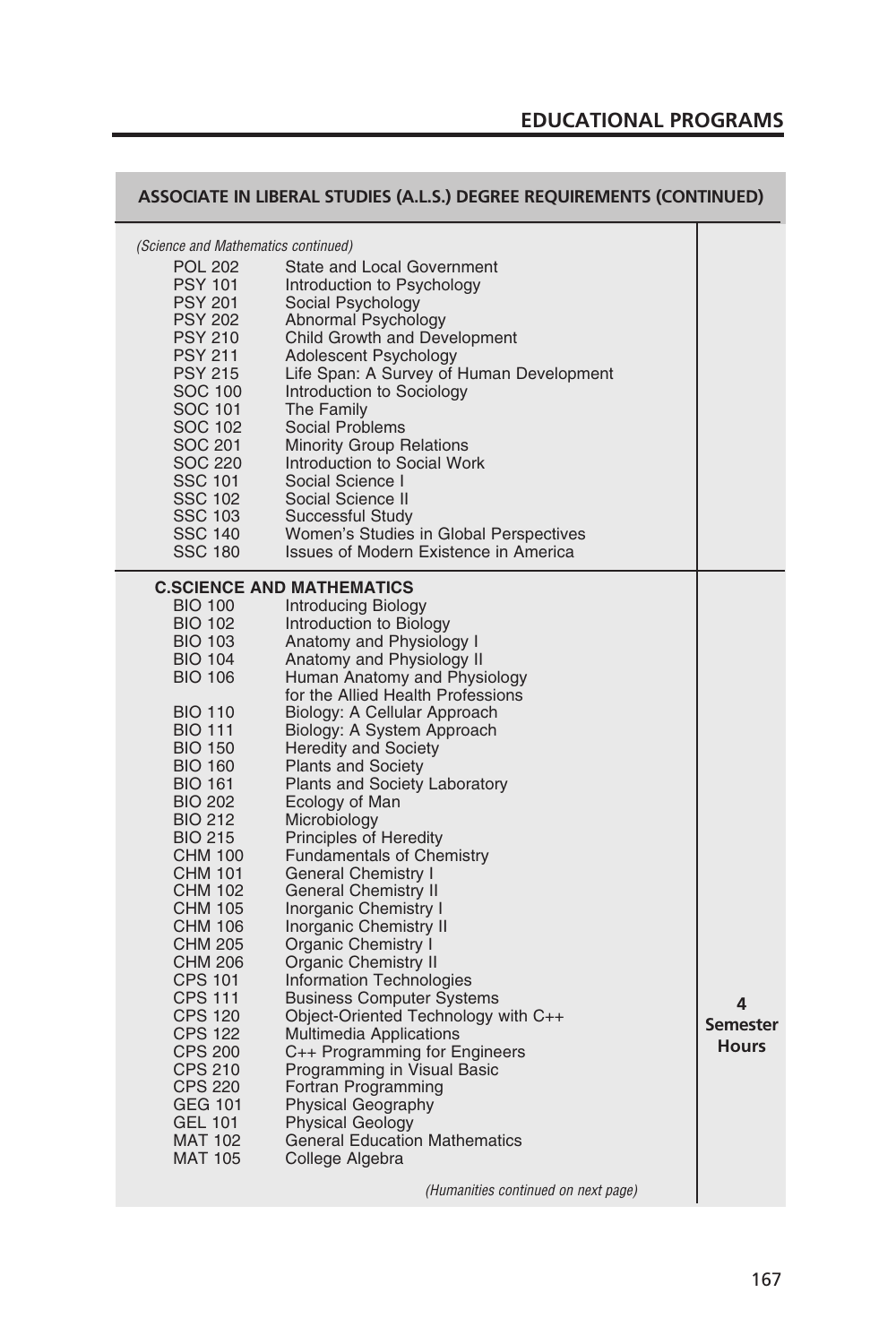#### **2009-2010 CATALOG**

#### **ASSOCIATE IN LIBERAL STUDIES (A.L.S.) DEGREE REQUIREMENTS (CONTINUED)**

| (Humanities continued)<br><b>MAT 110</b><br><b>MAT 120</b><br><b>MAT 121</b><br><b>MAT 124</b><br><b>MAT 141</b><br><b>MAT 181</b><br><b>MAT 201</b><br><b>MAT 202</b><br><b>MAT 203</b><br><b>MAT 215</b><br><b>MAT 224</b><br><b>PHS 101</b><br><b>PHS 103</b><br><b>PHY 101</b><br><b>PHY 102</b><br><b>PHY 105</b><br><b>PHY 205</b><br><b>PHY 206</b>                                                                                                                                                                                                                          | College Trigonometry<br>Mathematics for Elementary School Teachers I<br>Mathematics for Elementary School Teachers II<br><b>Finite Mathematics</b><br><b>Statistics</b><br><b>Discrete Mathematics</b><br>Calculus I<br>Calculus II<br>Calculus III<br><b>Differential Equations</b><br><b>Calculus for Business and Social Science</b><br>Astronomy<br><b>Physical Science I</b><br>General Physics I<br><b>General Physics II</b><br>Physics I<br>Physics II<br><b>Physics III</b>                                                                                                                                                                                                                                                                                                                                                                                 |                                      |
|-------------------------------------------------------------------------------------------------------------------------------------------------------------------------------------------------------------------------------------------------------------------------------------------------------------------------------------------------------------------------------------------------------------------------------------------------------------------------------------------------------------------------------------------------------------------------------------|----------------------------------------------------------------------------------------------------------------------------------------------------------------------------------------------------------------------------------------------------------------------------------------------------------------------------------------------------------------------------------------------------------------------------------------------------------------------------------------------------------------------------------------------------------------------------------------------------------------------------------------------------------------------------------------------------------------------------------------------------------------------------------------------------------------------------------------------------------------------|--------------------------------------|
| <b>D.HUMANITIES</b><br><b>ART 101</b><br><b>ART 102</b><br><b>ART 103</b><br><b>ART 104</b><br><b>ART 105</b><br><b>ART 107</b><br><b>ART 111</b><br><b>ART 113</b><br><b>ART 115</b><br><b>ART 116</b><br><b>ART 117</b><br><b>ART 120</b><br><b>ART 125</b><br><b>ART 126</b><br><b>ART 127</b><br><b>ART 203</b><br><b>ART 204</b><br><b>ART 205</b><br><b>ART 211</b><br><b>ART 213</b><br><b>ART 217</b><br><b>ART 220</b><br><b>ENG 211</b><br><b>ENG 215</b><br><b>ENG 216</b><br><b>ENG 218</b><br>ENG 220<br><b>ENG 221</b><br><b>HIS 103</b><br><b>HIS 104</b><br>HUM 150 | <b>Two-Dimensional Fundamentals</b><br><b>Three-Dimensional Fundamentals</b><br>Drawing I<br>Drawing II<br>Painting I<br>Watercolor<br>Sculpture I<br>Ceramics I<br>Photography I<br>Photography II<br>Photography III<br>Art Appreciation<br>Art History Survey I: Prehistoric to Gothic<br>Art History Survey II: Renaissance and Baroque<br>Art History Survey III: The Modern World<br>Figure Drawing I<br><b>Figure Drawing II</b><br>Painting II<br>Sculpture II<br>Ceramics II<br><b>Tribal Art</b><br>Latin American Traditions in Art<br>Introduction to Literature<br>American Literature I<br>American Literature II<br>U.S. Latino/Hispanic Literature<br>English Literature I<br>English Literature II<br><b>Early Western Civilization</b><br><b>Modern Western Civilization</b><br>Humanities Through the Arts<br>(Humanities continued on next page) | 3<br><b>Semester</b><br><b>Hours</b> |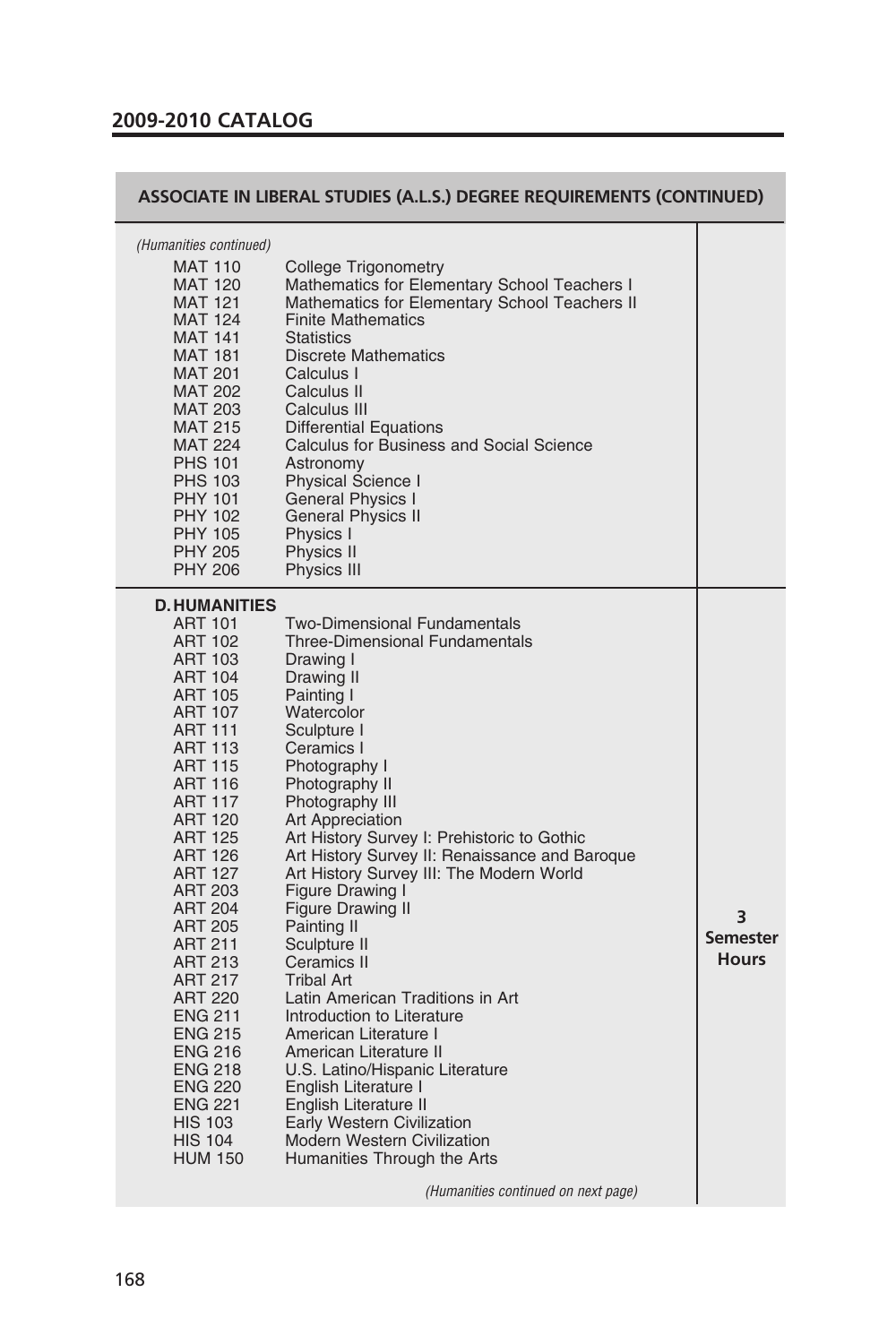#### **ASSOCIATE IN LIBERAL STUDIES (A.L.S.) DEGREE REQUIREMENTS (CONTINUED)**

HUM 151 Humanities Through History, Philosophy and Literature HUM 153 Survey of Film History<br>HUM 154 Latin American Civiliza Latin American Civilization and Culture MUS 100 Music Appreciation<br>MUS 101 History of Music: Pr MUS 101 History of Music: Pre-Twentieth Century<br>MUS 102 History of Music: Twentieth Century MUS 102 History of Music: Twentieth Century<br>MUS 103 Music of Multicultural America Music of Multicultural America MUS 104 History of Rock and Roll<br>MUS 105 Introduction to American Introduction to American Music MUS 106 History of Jazz<br>MUS 107 Music in the Th Music in the Theater MUS 108 World Music Survey MUS 109 Music and the Films MUS 110 Harmony I MUS 111 Harmony II MUS 115 Ear Training and Sight Singing I MUS 116 Ear Training and Sight Singing II<br>MUS 121 College Choir MUS 121 College Choir<br>MUS 122 College Singe MUS 122 College Singers<br>MUS 123 Jazz and Chaml MUS 123 Jazz and Chamber Music Ensembles<br>MUS 127 Community Chorus MUS 127 Community Chorus<br>MUS 128 Community Orches MUS 128 Community Orchestra<br>MUS 129 Community Band MUS 129 Community Band<br>MUS 130 Private Applied M<br>MUS 131 Private Applied M Private Applied Music Major MUS 131 Private Applied Music Minor MUS 160 Class Piano<br>MUS 210 Harmony III MUS 210 Harmony III<br>MUS 211 Harmony IV MUS 211 Harmony IV<br>MUS 215 Ear Training MUS 215 Ear Training and Sight Singing III<br>MUS 216 Ear Training and Sight Singing IV MUS 216 Ear Training and Sight Singing IV PHI 125 World Religions in Global Context<br>PHI 126 Introduction to Ethics PHI 126 Introduction to Ethics<br>PHI 180 Social Ethics PHI 180 Social Ethics<br>PHI 201 Philosophy PHI 201 Philosophy<br>PHI 202 Introduction PHI 202 Introduction to Logic<br>SPE 107 Theatre Practice Ser SPE 107 Theatre Practice Seminar<br>SPE 108 Theatre Experience SPE 108 Theatre Experience<br>SPE 110 Introduction to Thea SPE 110 Introduction to Theatre<br>SPE 112 Theatre Practicum<br>SPE 113 Summer Theatre Work Theatre Practicum SPE 113 Summer Theatre Workshop<br>SPE 115 Oral Interpretation SPE 115 Oral Interpretation<br>SPE 125 Fundamentals of A SPE 125 Fundamentals of Acting<br>SPN 101 Elementary Spanish I SPN 101 Elementary Spanish I<br>SPN 102 Elementary Spanish I SPN 102 Elementary Spanish II<br>SPN 120 Occupational Spanish SPN 120 Occupational Spanish I<br>SPN 121 Occupational Spanish I SPN 121 Occupational Spanish II<br>SPN 130 Spanish for Hispanic An SPN 130 Spanish for Hispanic Americans<br>SPN 201 Intermediate Spanish I SPN 201 Intermediate Spanish I<br>SPN 202 Intermediate Spanish I SPN 202 Intermediate Spanish II<br>SPN 215 Spanish Conversation a SPN 215 Spanish Conversation and Composition I<br>SPN 216 Spanish Conversation and Composition I SPN 216 Spanish Conversation and Composition II<br>SPN 220 Culture and Civilization of Latin America Culture and Civilization of Latin America SPN 225 Spanish American Literature I<br>SPN 226 Spanish American Literature II Spanish American Literature II *(Humanities continued)*